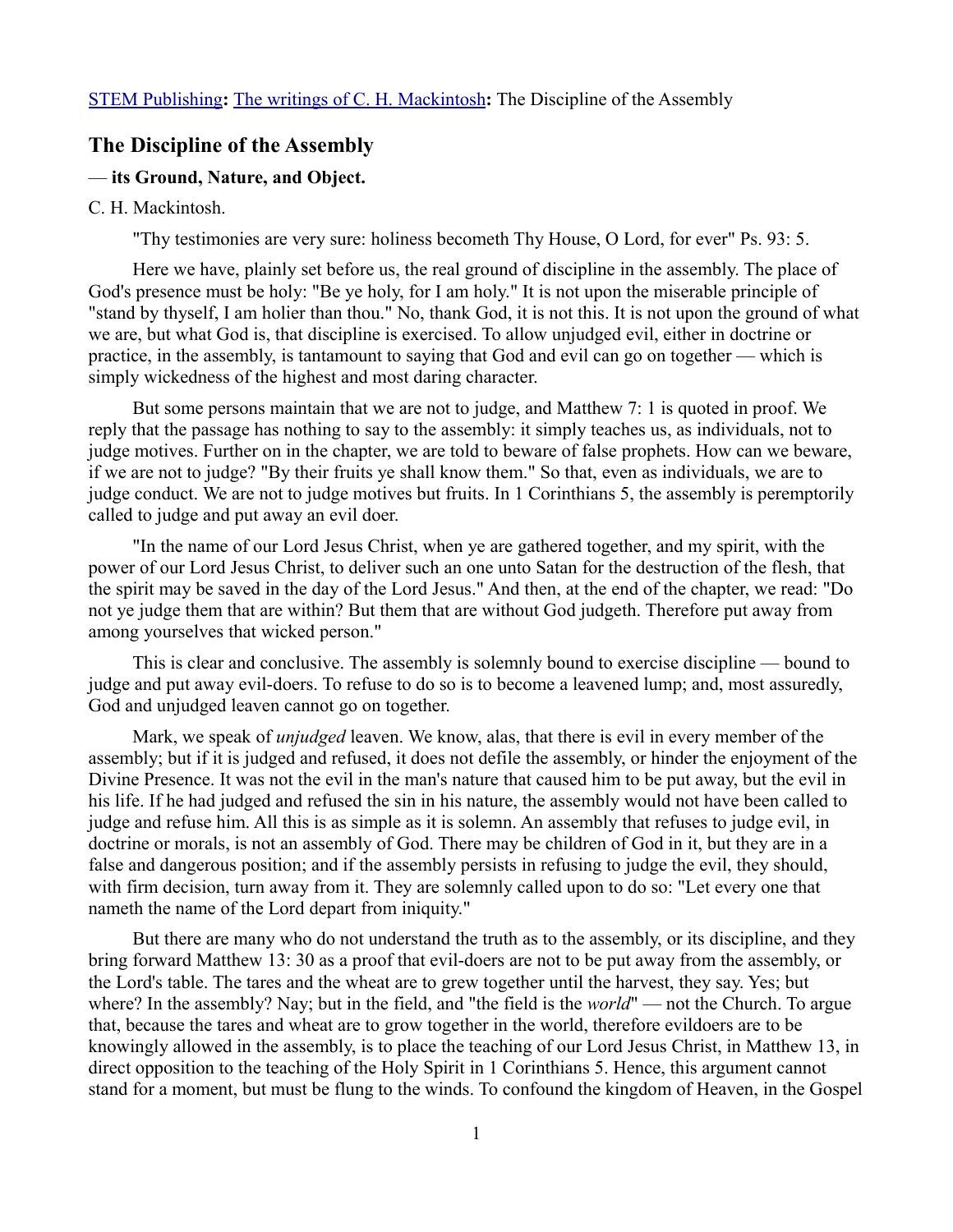of Matthew, with the Church of God, in the Epistles of Paul, is to mar the integrity of the truth of God, and plunge the Lord's people into utter confusion. Indeed, no human language could adequately set forth the deplorable consequences of such a system of teaching. But this is a digression from our subject, to which we must return.

Having proved from the plainest statements of Holy Scripture that the assembly is solemnly bound to judge those that are within, and put away evil-doers, we shall now proceed to consider the nature, character, and spirit of the discipline which the assembly is called to exercise. Nothing can be more solemn or more affecting than the act of putting away a person from the Lord's table. It is the last sad and unavoidable act of the whole assembly, and it should be performed with broken hearts and weeping eyes. Alas, how often it is otherwise! How often does this most solemn and holy duty take the form of a mere official announcement that such a person is out of fellowship. Need we wonder that discipline, so carried out, fails to tell with power upon the erring one, or upon the assembly?

How then should the discipline be carried out? Just as 1 Corinthians 5 directs. When the case is so patent, so clear, that all discussion and deliberation is at an end, the whole assembly should be solemnly convened for the special purpose — for, most assuredly it is of sufficient gravity and importance to command a special meeting. All should, if possible, attend, and seek grace to make the sin their own, to go down before God in true self-judgement, and eat the sin offering. The assembly is not called to deliberate or discuss. If there is any demand for discussion, the assembly is not called to act. The case should be thoroughly investigated, and all the facts collected by those who care for the interests of Christ and His Church; and when it is thoroughly settled, and the evidence perfectly conclusive, then the whole assembly is called to perform, in deep sorrow and humiliation, the sad act of putting away from among themselves the evil-doer. It is an act of holy obedience to the Lord's command.

We cannot but feel that, were the assembly's discipline carried out in this spirit, we should see very different results. How different is this from the formal reading out of a notice in the course, or at the close, of an ordinary meeting — a notice often unheard by many. It is an entirely different thing, and it would be attended with very different results, both as to the assembly and the person put away. There would be a much more profound sense, on all hands, of the gravity and solemnity of the assembly's discipline. And oh, what urgent need there is of this in all our assemblies! We are sadly prone to be light and trifling.

We would repeat, and emphasise the statement, that the putting away of a person from the Lord's table, as well as the reception, must be the act of the whole assembly. No one has any right to tell another to remain away from the table. If I know of any brother who is living in sin, I should seek to exercise his conscience in a pastoral way. I should warn him, and seek to lead him to self-judgement. If he persists, I should bring his case before those who really care for the honour of Christ and the purity of His assembly. Then, if there be no hope, and no possible ground for demur, the assembly should be called together to act, and the occasion might be used for setting before the consciences of all the solemnity of the ground occupied by the assembly, and the holiness that becometh the house of the Lord forever.

We cannot too strongly protest against the idea of the whole assembly being called to discuss cases of discipline. We may well say, "Doth not even nature itself teach" the unseemliness of bringing the details of a case of immorality, for example, before a promiscuous assembly? It is contrary to God and contrary to nature.

In conclusion, one word as to the object of the assembly's discipline. The inspired apostle tells us,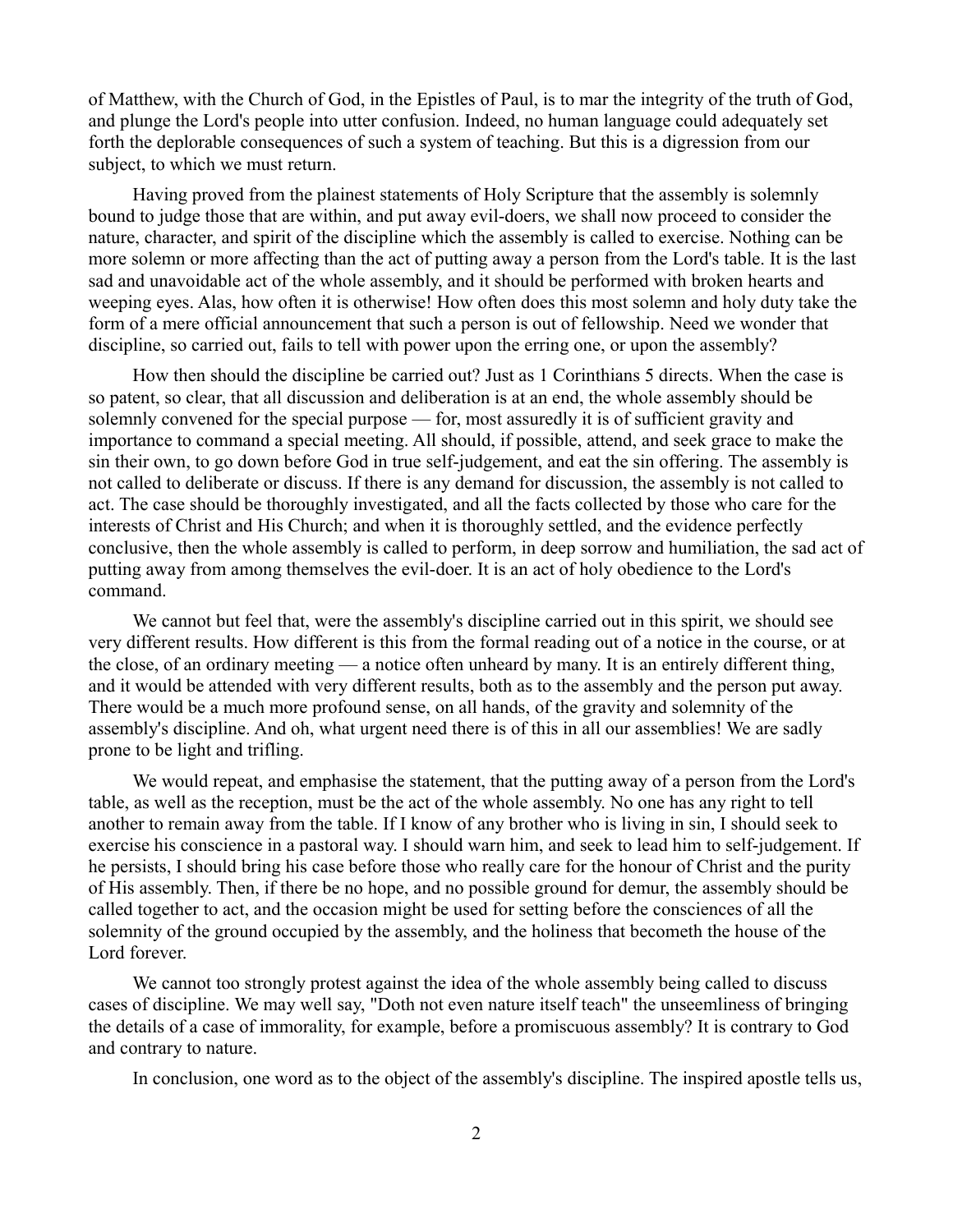in 1 Cor. 5, that it is salvation — "that the spirit may be saved in the day of the Lord Jesus." This is very precious. It is worthy of the God of all grace. The man is delivered to Satan for the destruction of that odious thing which has caused his humiliating fall, *that his spirit may be saved in the day of the Lord Jesus.*

Let us never forget this. We should ever be on the lookout for this precious result when any one has to be put away. We should wait much on the Lord to own the action of the assembly in this way. We should not put away evil-doers in order to get rid of a disgrace or a trouble to us, but to maintain the holiness of the Lord's house, and for the ultimate salvation of those put away.

And here we may remark that the discipline of the assembly can never interfere with the unity of the body. Some persons speak of cutting off the members of the body of Christ, when any are refused or put away by the assembly. This is a grave mistake. The man in 1 Cor. 5 was a member of the body, and nothing could touch that blessed membership. He was put away, not because he was unconverted, but because he defiled the assembly. But the discipline was used for the ultimate blessing of a member of the body. No member of the body can ever be cut off. All are indissolubly joined to the Head in Heaven, and to the members on earth, by the Holy Ghost. "By one Spirit we are all baptised into one body."

This is divinely simple and clear, and moreover it is a conclusive answer to the statement so constantly made, namely, that, provided a person is a Christian, he ought not to be put away or refused by the assembly. No such question is ever raised. To put away a person for not being a Christian is opposed to the spirit and teaching of the Word of God. Even under the Old Testament economy people were not put outside the camp for not being the seed of Abraham, or circumcised members of the congregation, but because they were ceremonially defiled. See Num. 5.

But we must close this paper with a brief reply to a question often raised, namely this. Has any assembly, now, power to deliver a person to Satan? This question is distinctly answered by the far seeing wisdom of the Holy Ghost in 1 Cor 5. For, as if anticipating it, He sums up His teaching at the close of the chapter, not by repeating the command to deliver such an one to Satan, but by adding another; Wherefore put away from among yourselves that wicked person.

This is most striking, lest any should raise an objection on the score of power, the Holy Ghost gives us distinctly to understand, that is not a question of *power*, but *obedience*.

P.S. There is a character of discipline presented in 2 Thess. 3 which demands our serious attention: "Now we command you, brethren, in the name of our Lord Jesus Christ, that ye *withdraw yourselves* from every brother that walketh disorderly, and not after the tradition which he received of us.... If any man obey not our word by this epistle, note that man, and have no company with him, that he may be ashamed. Yet count him not as an enemy, but admonish him as a brother."

This is what we may call personal discipline in private life — a very important thing, much needed, alas, but not generally understood. It is not a case calling for the action of the assembly, but for faithful personal dealing. The disorderly walking referred to is a brother not working, but going about as an idle busybody. Such a one was to be admonished, and avoided. Now we cannot help thinking that this form of discipline is much called for. There are many whose ways, though not of such a character as to call for excommunication, do, nevertheless, demand faithful dealing: for example, persons going in debt, living beyond their means, dressing in a vain, fashionable style, unbecoming a Christian; and many other things inconsistent with the holiness, purity and solemnity of the Lord's table and the assembly. If all such cases were dealt with according to the apostolic command in 2 Thess. 3, we believe it would prove a real blessing to many.